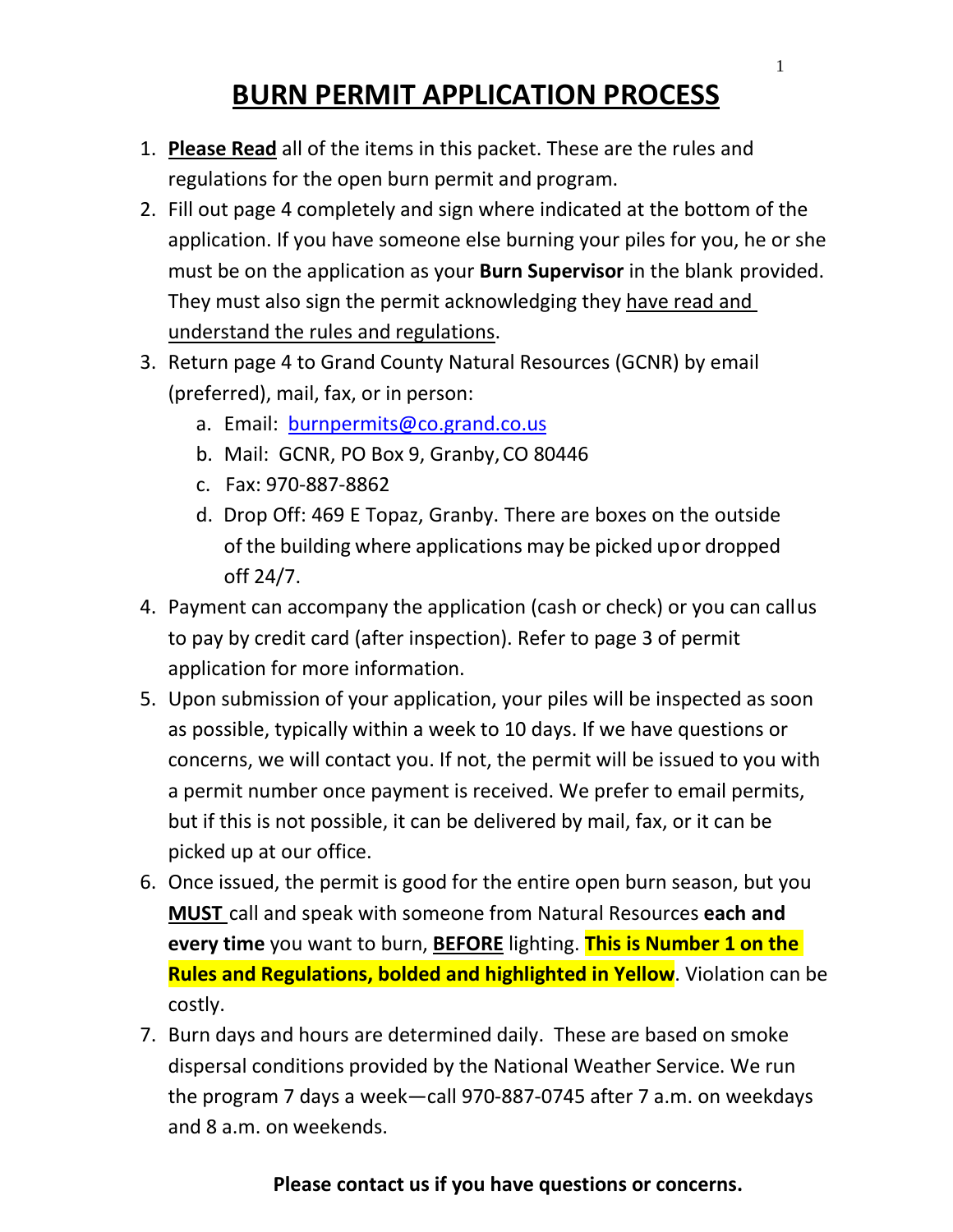## **2021-22 Grand County Natural Resources (GCNR) & State of CO Application for Open Burning Permit**

*Please retain pages 1, 2 & 3 of this application for your reference* 

- 1. **BEFORE IGNITING, PERMITTEE/BURNER MUST CONTACT GRAND COUNTY NATURAL RESOURCES (GCNR) EACH DAY YOU WANT TO BURN: 970-887-0745, 7 days a week. Authorization to ignite is given ONLY on the day of the burn, never in advance.** Generally speaking, unstable air masses provide the best smoke dispersal and cold, calm conditions do not. Night time inversions, stationary fronts and high-pressure systems tend to keep smoke trapped close to the ground and create poor smoke dispersal conditions.
- **2. Please have the following information ready when you call:** permit number; name of permit holder & burn supervisors name; **physical address** of burn site; contact phone number; number and size of piles to be burned. This information will be posted on a website which is accessible to interested agencies and the public on a daily basis**.**
- **3.** The permittee, his/her employees, agents and assignees shall abide by the conditions and restrictions contained herein. **Violations of these regulations shall render this permit null and void and can lead to enforcement action by the State of Colorado and/or Grand County, with fines of up to \$1000/day of violation.**
- 4. **At no time shall the burn be left unattended**. Burning shall be supervised by at least one mentally and physically competent person(s). Precautions shall be taken to localize the burning and in no way constitute a fire hazard to persons or property within or adjacent to the area of burning. The granting authority and the employees or agents thereof, in the issuing of a permit, do not assume any responsibility or results in damage to the person or property of the permittee, or the person or property of any third person.
- 5. **This permit shall be retained by the person supervising the burning and shall be shown upon request to any appropriate official.** All operations shall be subject to inspection by the Colorado State Air Pollution Control Division, GCNR, Grand County Sheriff's Office or local fire protection district personnel.
- 6. Burning shall be restricted to the item(s) and location(s) identified on the permit.
- 7. Only **untreated**, natural wood, leaves, dry prairie grass, tree branches & trunks, and weeds may be burned. All burns must be performed in open piles. **Burning in barrels or** incinerators is not allowed under this permit.
- 8. **Stumps are not allowed** in piles and large diameter wood (6" and greater) in volumes greater than 30% of the total pile may not be permitted in an open burn pile because of increased consumption time. It is best to use large diameter wood for other purposes (i.e. firewood) and stumps must be disposed of at an accepting facility or buried on site.
- 9. Pile(s) must be reasonably free of dirt; **piles containing excessive dirt will not be permitted**. Bladed equipment should not be used to construct pile(s).
- 10. GCNR *suggests* piles not to exceed approximately 15ft x15ft x10ft as these are easily consumed within a 12-hour period, if dry. However, there is no pile size limit.
- 11. This permit is for compliance with air pollution requirements only and is not a permit to violate any existing local laws, rules, regulations, or ordinances regarding fire, zoning, or building, including HOA rules/regulations.
- 12. **NOTICE**: No burning will be permitted on the major holidays: Thanksgiving Day; Christmas Day; and New Year's Day.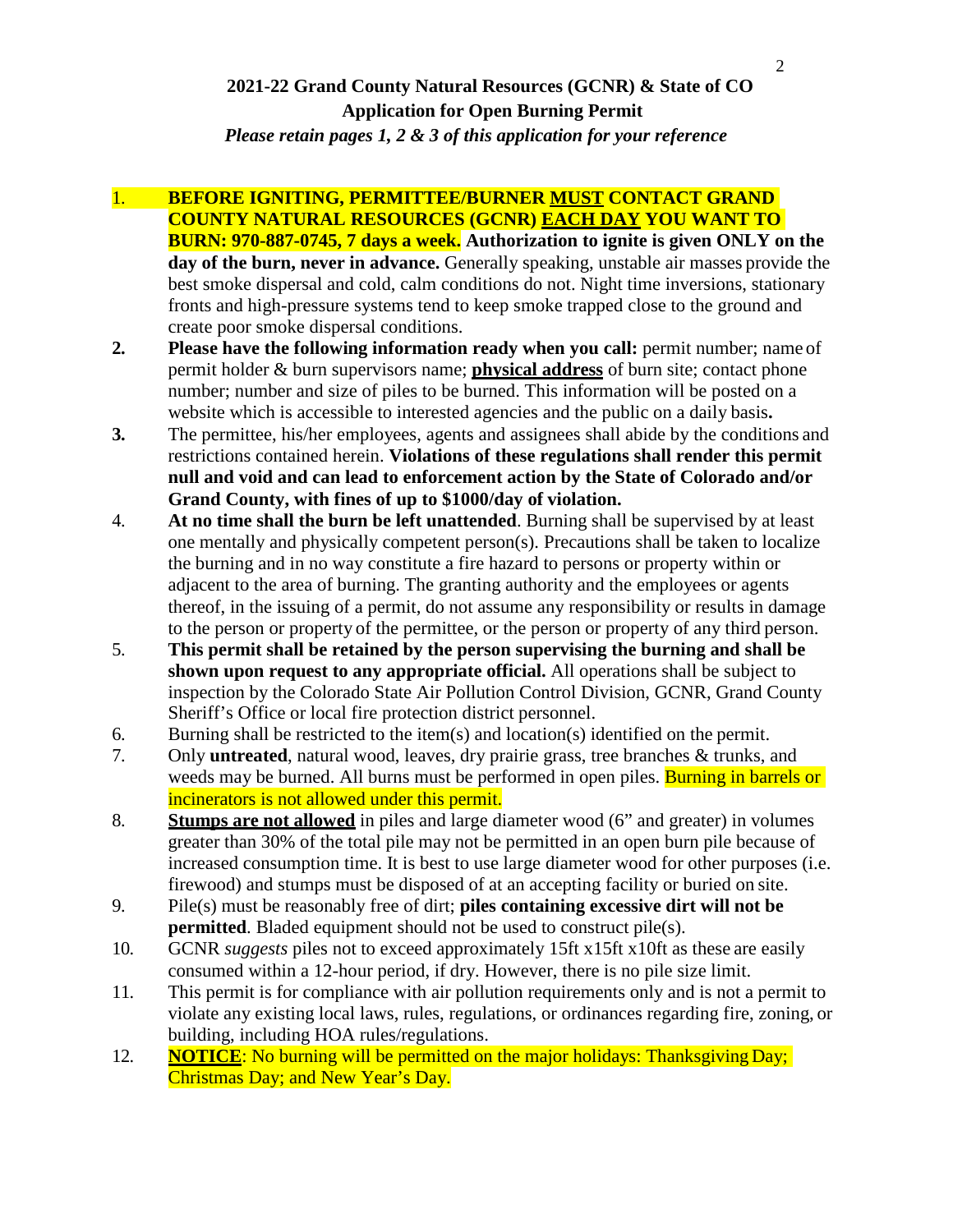### **Types of Open Burning Permits:**

- A. Standard Permit \$20, issued to property owners burning slash originating from their property, being burned on their property. This also covers those instances where the property owner has hired someone else to burn their piles for them, on site. There are no pile number or size restrictions. Pile(s) may be inspected by GCNR at any time.
- B. Commercial Permit \$100, issued to any business or individual collecting slash and burning on a property from which the material did not originate OR any property that exceeds 900,000 cubic feet of slash (approximately fifty 30'x30'x20'piles). These projects are required to be inspected in order to obtain a permit for the current season.
- C. If your piles are behind a locked gate, please provide the combination/code in the blank provided on the Permit Application (pg 4). If they are not immediately visible, a map is helpful, particularly on larger properties.

**We accept Cash, Check or Credit Card. There is a transaction fee for credit card payments; \$1.22 for regular permits and \$3.02 for commercial permits. Make checks payable to GCNR or call 970-887-0745 to pay by credit card.** 

#### *Note: Local or statewide fire bans can supersede and prohibit any type of fire*.

#### **Open Burn Pile/Slash Pile Guidelines**

- 1. It is *recommended* that wood in pile(s) be dead for a minimum of 1 year prior to burning, but it is not a requirement, GCNR has final authority if pile will be permitted.
- 2. Tall, teepee shaped piles burn best; or piles that are as tall as they are wide. All pile(s) should be "chunked" as soon as pile(s) can be worked. This means all debris around edges should be moved to the hot center of the pile. This increases consumption efficiency, and reduces smoldering time and smoke production.
- 3. All open burn piles must be a safe distance from overhead or underground utility lines, or any flammable structures such as homes, decks, propane tanks, septic field vent pipes and trees. Call your local utility or fire protection district if unsure about the safety of the pile(s). **Flame lengths of at least 3 times the height of the burn pile can be expected,**  please plan accordingly.
- 4. **DO NOT** start burn pile(s) with gasoline, as it is a "flash" fuel. Diesel or Kerosene can be used if an accelerant is desired. Otherwise, a propane torch (weed burner) is an ideal method.
- 5. Reseed burned areas the following spring or fall to prevent infestation and spread of noxious weeds. It is Colorado State Law and the landowner's responsibility to prevent the spread of noxious weeds. GCNR staff can answer any questions about noxious weeds.
- 6. Please be considerate of your neighbors and inform them of any scheduled burn taking place.